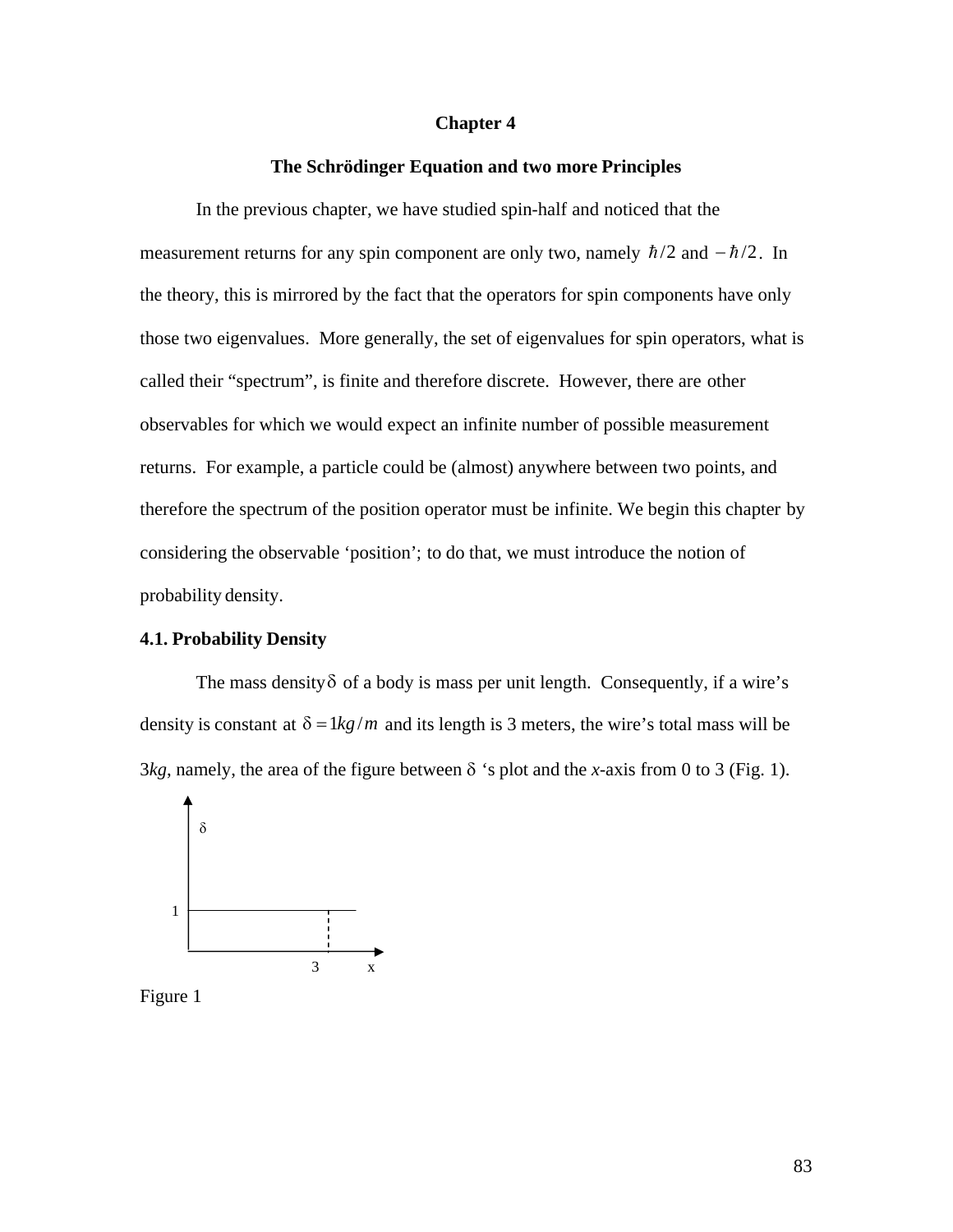Even if the plot of the density of more complex than the one we just considered, the point remains the same: to determine the mass of the wire between 0 and 3, we reckon the area under  $\delta$  between 0 and 3.

Consider now a particle P moving to the right along the *x*-axis from 1 to *l* . At time  $t = 0$  P is at 1, and suppose that its speed is given as a function of position:  $v = 1/x$ . (4.1.1)

In other words, the farther ahead P moves, the slower its velocity according to (4.1.1). Imagine taking snapshots at random times while P goes from 1 to *l*. Where will the bulk of the snapshots depict P to be? P starts with speed  $v_0 = 1$  and then slows down as it progresses to higher values of *x* until it gets to *l* with velocity is 1/*l*. Hence, if we divide (those closer to 1) and more in the later ones (those close to  $l$ ). Consequently, the the interval  $\left[ l-1 \right]$  into equal intervals  $dx$ , P will spend less time in the early intervals † snapshots will mostly depict P being closer to *l* than to 1.

Let us make the previous considerations more precise. The probability that P will be observed in an interval *dx* is directly proportional to the amount of time P takes in traversing it. In other words, the probability that P will be observed in an interval *dx* is inversely proportional to the speed *v* with which P traverses it, and is therefore equal to  $C^{\frac{1}{2}}$ , where C *v*<sup>2</sup> , where *C* is a constant of proportionality. We express this by

$$
P_{\delta} = C \frac{1}{\nu} = C x, \tag{4.1.2}
$$

where  $P_{\delta}$  is the position probability density. As mass density measures mass per unit of length, so position probability density measures probability per unit of length. The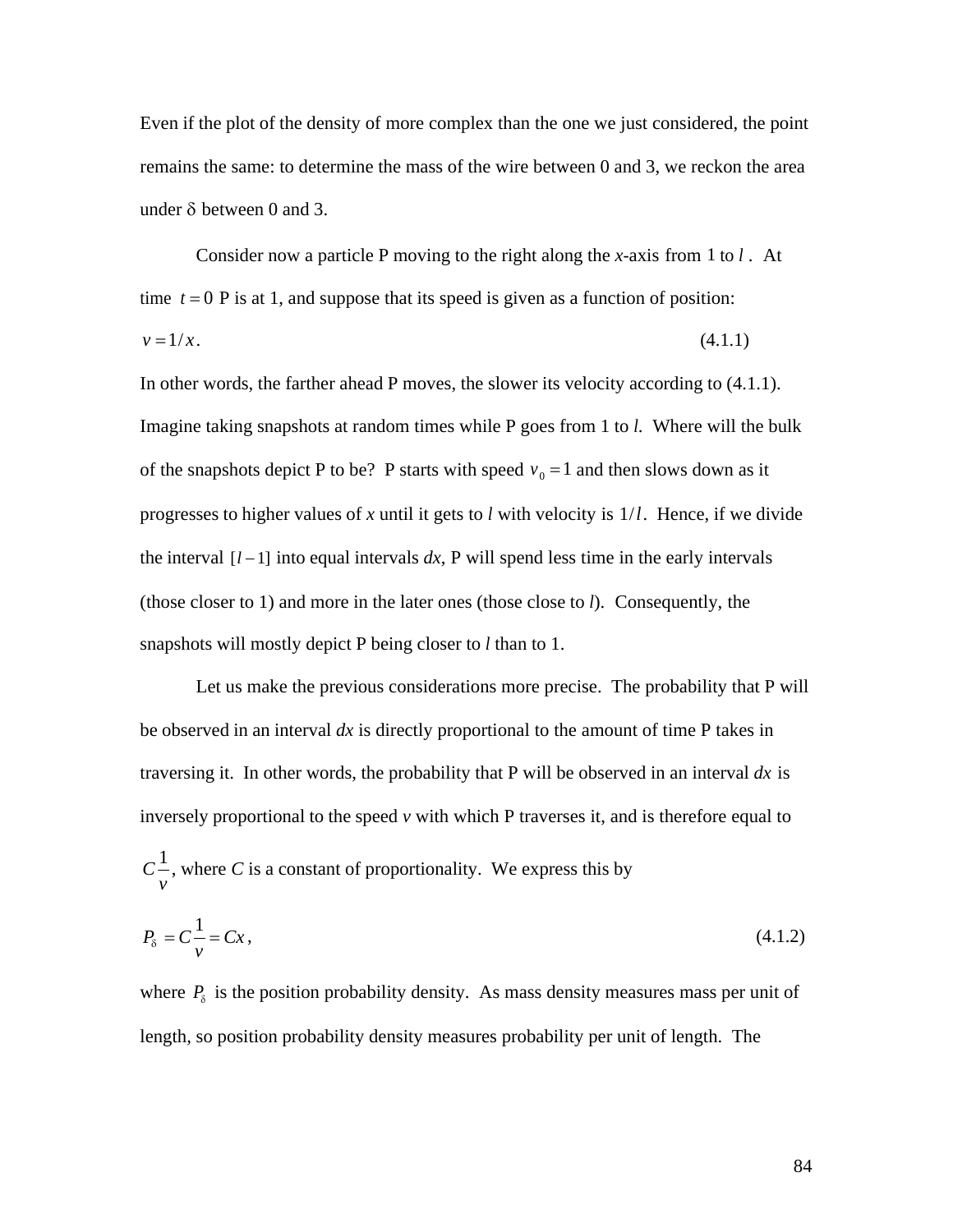former is proportional to the amount of matter per unit of length, the latter to the amount of time the particle spends in traversing a unit of length.



## **Figure 2**

The probability that P is between 1 and *l* is given by the area *A* of the figure under *nm*, namely, the trapeze 1*lmn* in figure 2. From classical geometry, we obtain

$$
A = \frac{1}{2}(C + Cl)(l - 1). \tag{4.1.3}
$$

However, the particle must be somewhere between 1 and *l*, and therefore  $A = 1$ . Hence,

$$
C = \frac{2}{l^2 - 1}.
$$
 (4.1.4)

Consequently,

 $\overline{a}$ 

$$
P_{\delta} = \frac{2}{l^2 - 1} x. \tag{4.1.5}
$$

The process whereby one determines the constant  $C$  is called "normalization". It is demanded by the principle that the sum of all the mutually exclusive possibilities of a

<sup>&</sup>lt;sup>1</sup> That is,  $A = \frac{1}{2}(C + Cl)$  $2^{\sim}$  $(C + Cl)(l-1) = \frac{1}{2}C(l^2-1)$  $2^{\sim}$  $C(l^2-1)$ , from which (4.1.4) follows immediately.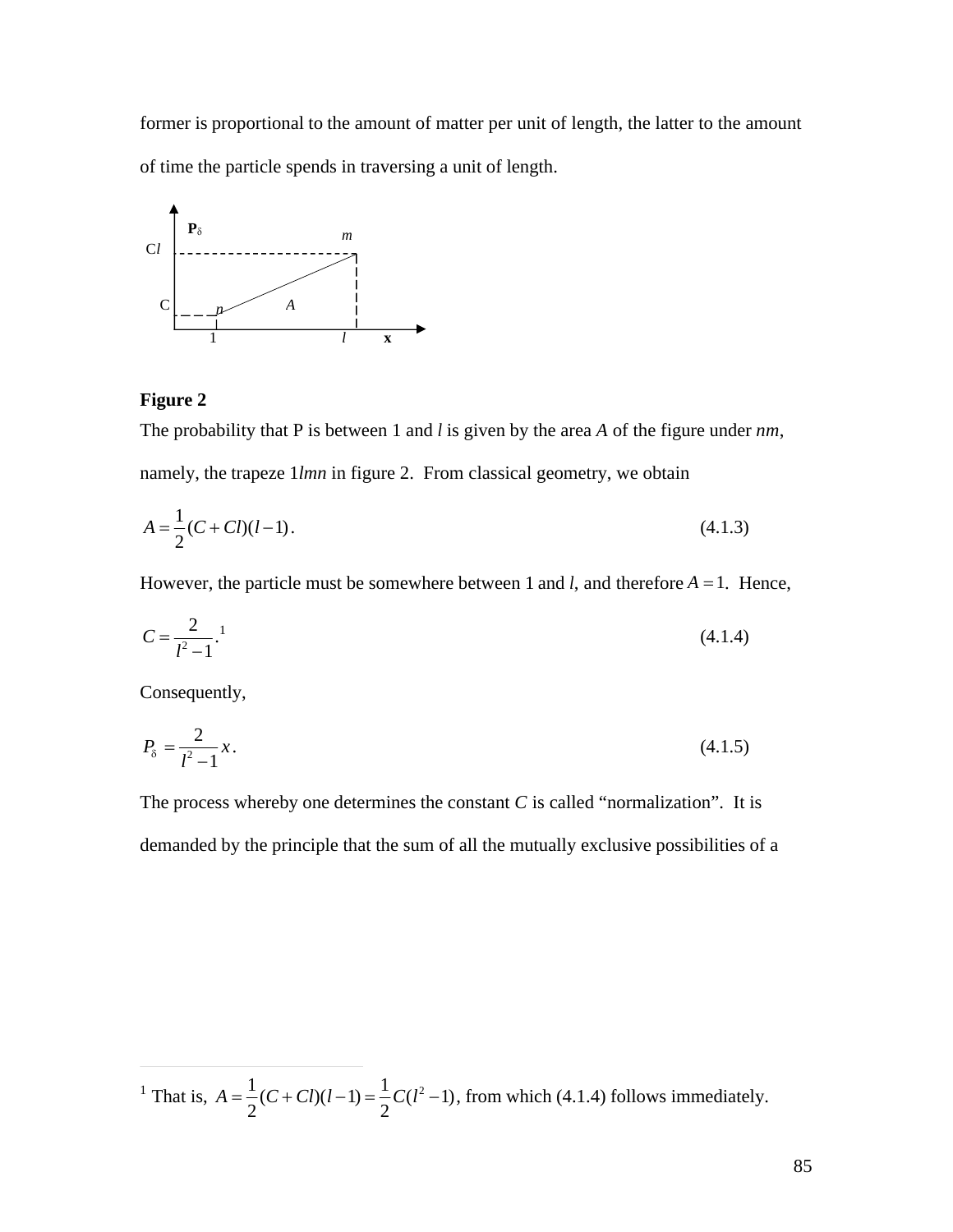situation must be equal to one. It is the same logical step requiring that the vector representing a quantum state be normalized.<sup>2</sup>

Now let us plug in some figures. Suppose that  $l = 3$ . Then, from (4.1.5) we obtain

$$
P_{\delta} = \frac{1}{4}x.\tag{4.1.6}
$$

Hence, the probability that P is between 1 and 2 is given by the area under  $P_{\delta}$  between 1 and 2 (Fig. 3).



**Figure 3**

Consequently,

$$
Pr(1,2) = \frac{3}{8},\tag{4.1.7}
$$

while the probability that P is between 2 and 3 is

$$
Pr(2,3) = \frac{5}{8}.
$$
\n(4.1.8)

<sup>&</sup>lt;sup>2</sup> Of course, our example was artificially simple in that *A* was the area of a trapeze, a figure of classical geometry; typically, the area of the figure under  $P_{\delta}$  must be obtained by using the integral  $A = \int P_{\delta} dx$ . Howe *a*  $\int P_{\delta} dx$ . However, the principle remains the same.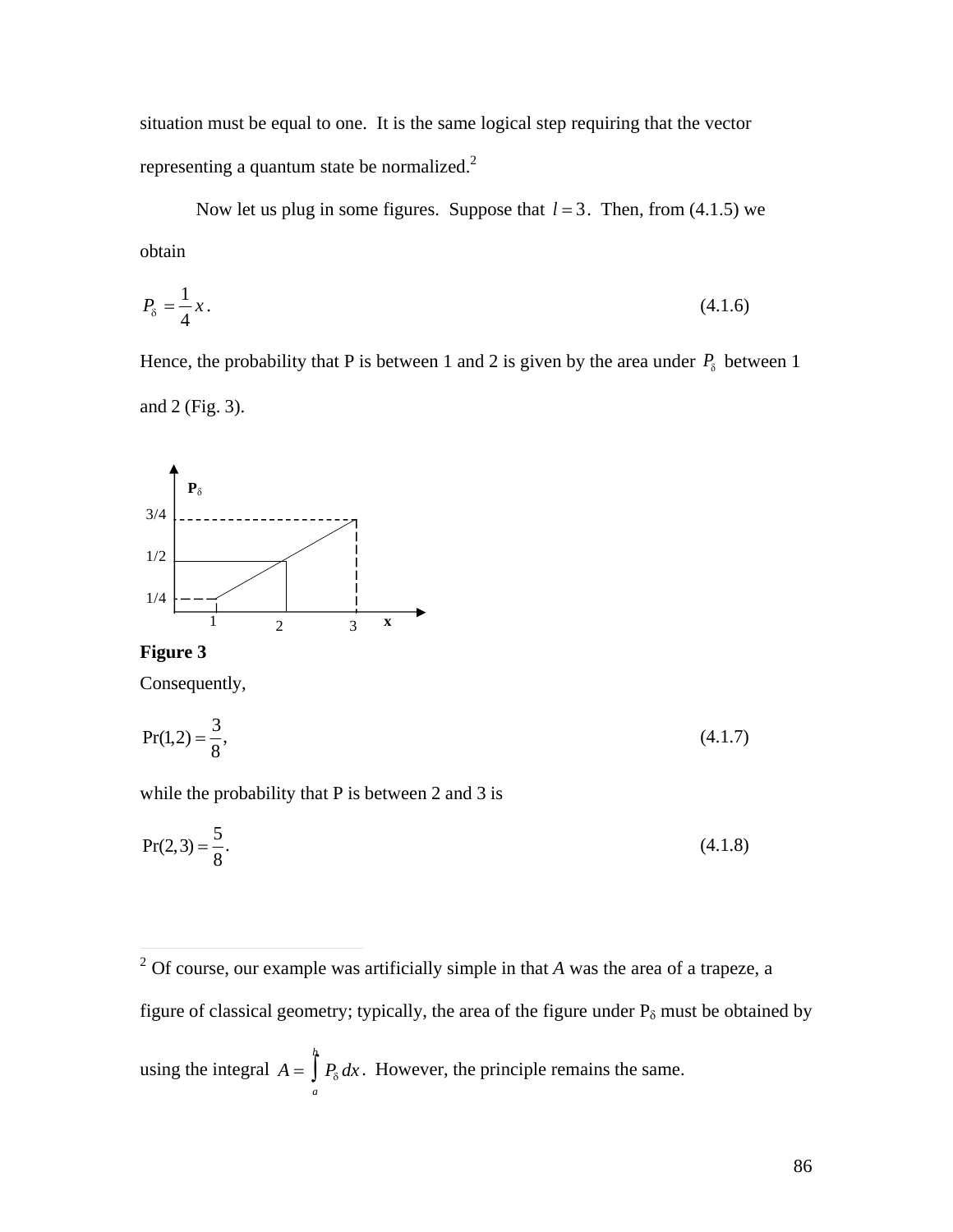As we expected, since P slows down, it is more likely to be observed after the midpoint than before. Notice that  $Pr(1,2) + Pr(2,3) = 1$ , as it should be.

#### **4.2 Schrödinger's Wave Function**

Consider a particle moving along the *x*-axis. Quantum mechanics determines the probability of observing the particle in a given position at a given time by using the wave function  $\Psi(x,t)$  of the particle. One gets  $\Psi(x,t)$  by solving the Time Dependent Schrödinger Equation (TDSE),

$$
i\hbar \frac{\partial}{\partial t} \Psi(x,t) = -\frac{\hbar^2}{2m} \frac{\partial^2}{\partial x^2} \Psi(x,t) + V(x,t) \Psi(x,t)
$$
\n(4.2.1)

where *V* is the (classical) potential energy determined by the physical system under investigation, *m* the mass of the particle, and  $\hbar$  (h-bar) is Plank's constant.<sup>3</sup> In other (and usually is) difficult. Fortunately, we need not attempt it. Suffice it to say that the words, the wave function is a solution of TDSE. Setting up TDSE and solving it can be relationship between the wave function, probability, and physical reality is given by Born's statistical interpretation:  $|\Psi(x,t)|^2$ , the squared modulus of the normalized wave point *x* at time *t*.<sup>4</sup> For example, suppose that at time  $t_1$ ,  $|\Psi(x,t_1)|^2$  is the curve in figure 4. function, is the probability density that upon observation the particle will be found at

 $\partial t$ <sup>3</sup> Actually, *h* is Plank's constant divided by  $2\pi \cdot \frac{\partial}{\partial x}$  represe  $\partial t$ <sup>*r*</sup> represents partial differentiation with

espect to  $\ell$  and  $\frac{1}{\partial r}$  partial differentiation respect to *t* and  $\frac{\partial}{\partial x}$  partial  $\partial x$ <sup>1</sup> partial differentiation with respect to *x*. For an explanation of

differentiation, see appendix 1.

 $\overline{a}$ 

 $4$  From now on, we shall assume that all the state vectors and all the wave-functions have been normalized. As we know,  $|\Psi(x,t)|^2 = \Psi(x,t)^* \Psi(x,t)$ .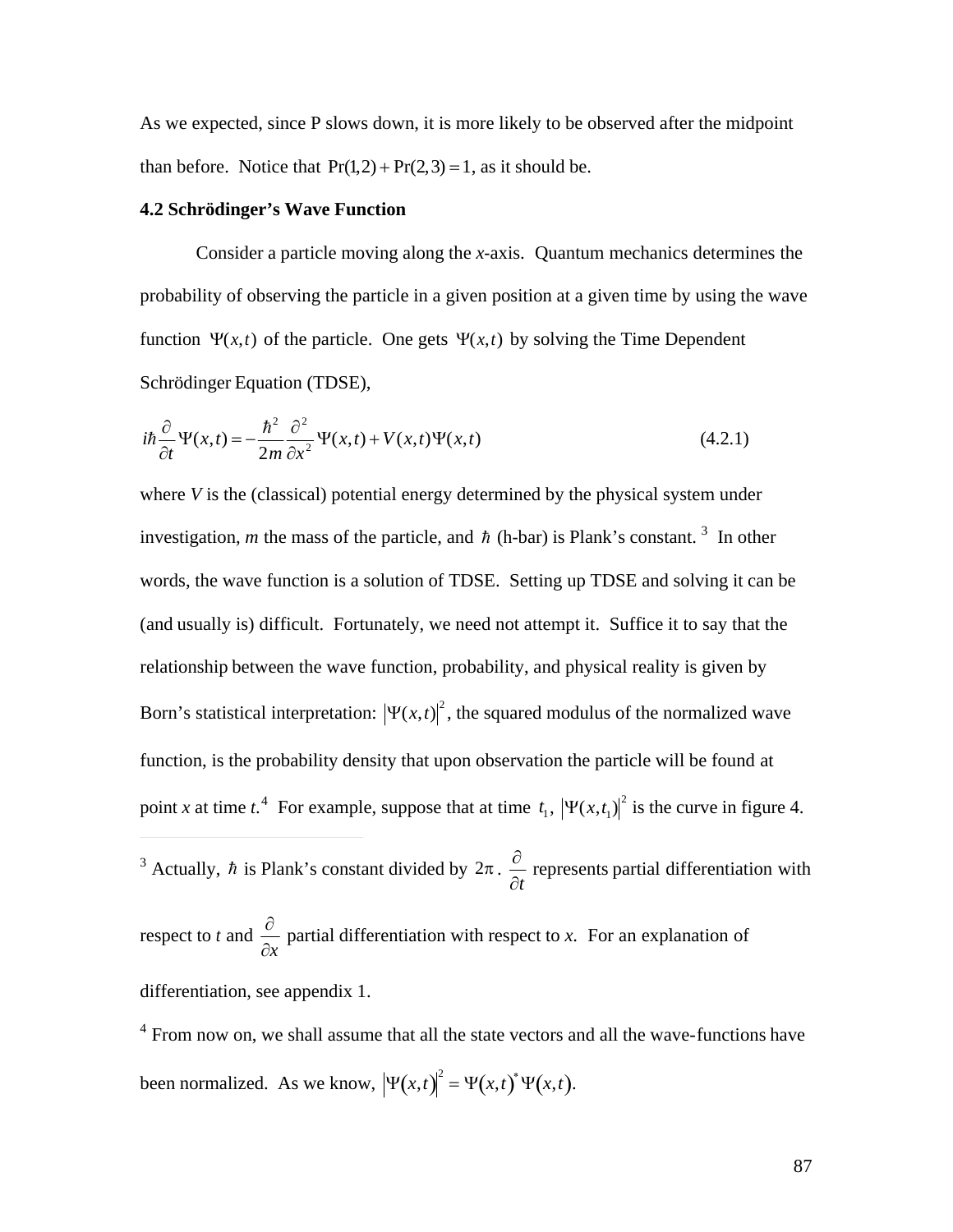



Then, the area under  $|\Psi(x,t)|^2$  between *a* and *b* is the probability that a position "measurement". That is, at least in the minimalist version we consider at this stage, measurement at time  $t_1$  will return a value between a and  $b$ .<sup>5</sup> The key word here is quantum mechanics makes predictions only about measurement returns. In other words, all it tells us is what returns we shall have, and with what probability, if we perform such and such an experiment, without making any claims about quantum particles outside of the experimental setting.

<sup>5</sup> From now on, to avoid clutter, at times we shall use " $\Psi$ " instead of " $\Psi(x,t)$ ". Often, not all the mathematical solutions to TDSE can satisfy the normalization requirement, in which case, being incompatible with the statistical interpretation, they do not represent particles. Of course, it is not enough to say that, after normalization,  $\int_{0}^{h} |\Psi|^2 dx$  (the area *a* under  $|\Psi|^2$ ) is a probability; one must show that it satisfies the axioms of probability Note that normalization requires that the total area under  $|\Psi(x,t_1)|^2$ , to wit, that between *c* calculus. In fact, it can be shown that it does. See, for example, Ballentine, L. E., (1986). and *d*, must be equal to one.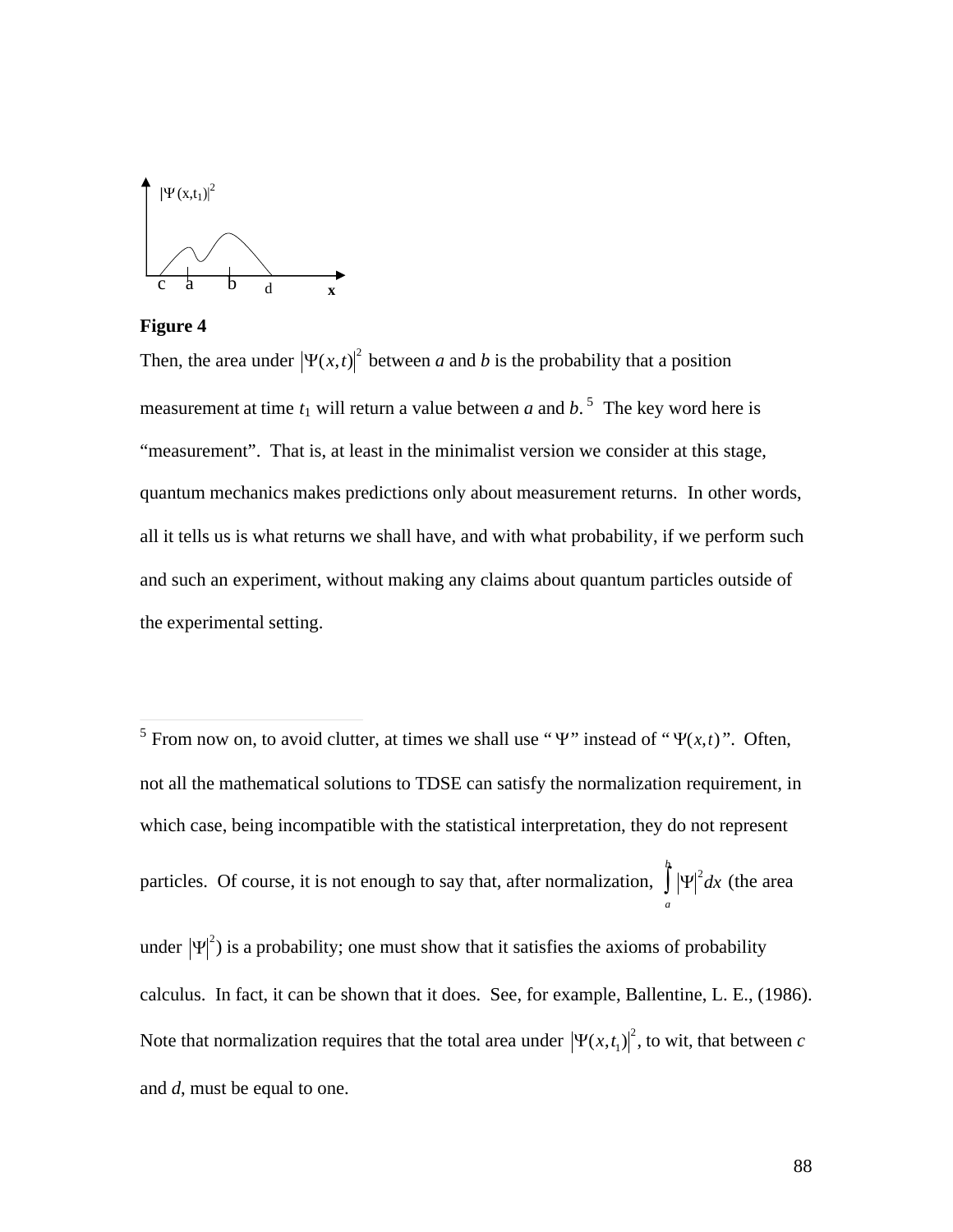## **4.3 The Harmonic Oscillator**

Consider a cube on a frictionless plane attached to a spring fixed to a wall. Suppose that the system is in an equilibrium position, corresponding to the relaxed length of the spring so that the box is at rest (Fig. 5). Let us take the origin 0 of the x-coordinate to be the position where the center of box is. Now, we stretch the spring to the right so that the center of the box is at  $x_1$  and then we let go. Obviously, the box will be pulled back by the spring, acquire energy which will be spent compressing the spring until its center reaches  $x_2 = -x_1$ . Then, it will be pushed again by the compressed spring to the forces the box will forever oscillate back and forth between  $x_1$  and  $x_2$  with simple position it had when we let the box go. In short, in the absence of friction or external harmonic motion. Such a system is a harmonic oscillator.



**Figure 5**

The probability density for the classical harmonic oscillator is plotted below (Fig. 6).



**Figure 6**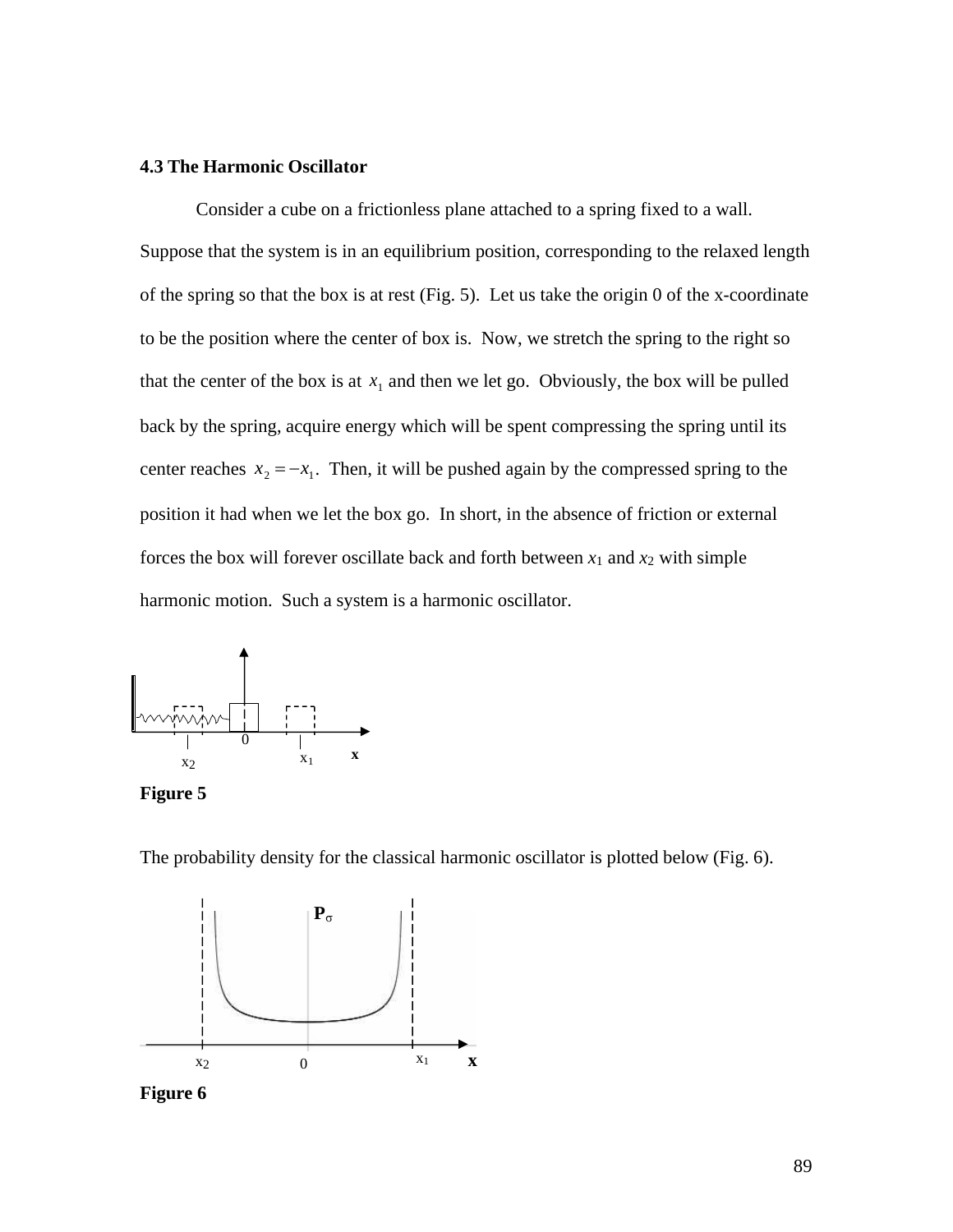$x_1$  and  $x_2$  are called "turning points" because the center of the box cannot go beyond them: doing so would be contrary to the laws of mechanics. The plot tells us that if we take random snapshots of the box, the bulk of the snapshots will depict the box near the turning points. On reflection, this is how we would intuitively think it should be, since the box moves the slowest close to the turning points and the fastest close to point 0 in the middle of the run.

However, when we consider the quantum harmonic oscillator, we are in for some big surprises. First we need to plug the (classical) potential energy formula  $V(x) = \frac{1}{2}kx^2$ displacement) for the harmonic oscillator into TDSE. Once we have solved TDSE and 2  $kx^2$ (where  $k$  is a constant measuring the springiness of the spring and  $x$  is the spring's obtained the wave function, we need to normalize the wave function. Although this is too complex for us to tackle, it turns out that the mathematics of normalization forces the *quantization* of energy. While the classical harmonic oscillator can have any energy level (between any two energy levels, one can always find a third), the quantum harmonic oscillator can only be found to have discrete and very definite energy levels  $E_0$ ,  $E_1$ ,  $E_2$ , ....<sup>6</sup> In addition, while in the classical case the lowest energy level is zero (corresponding to the state in which the spring is relaxed and the box does not move), in the quantum case the measurement return for lowest possible energy (the energy of what is called "the ground state") is

<sup>&</sup>lt;sup>6</sup> In other words, it turns out that normalization compels the eigenvalues of the energy operator (of which more later) to form a discrete set.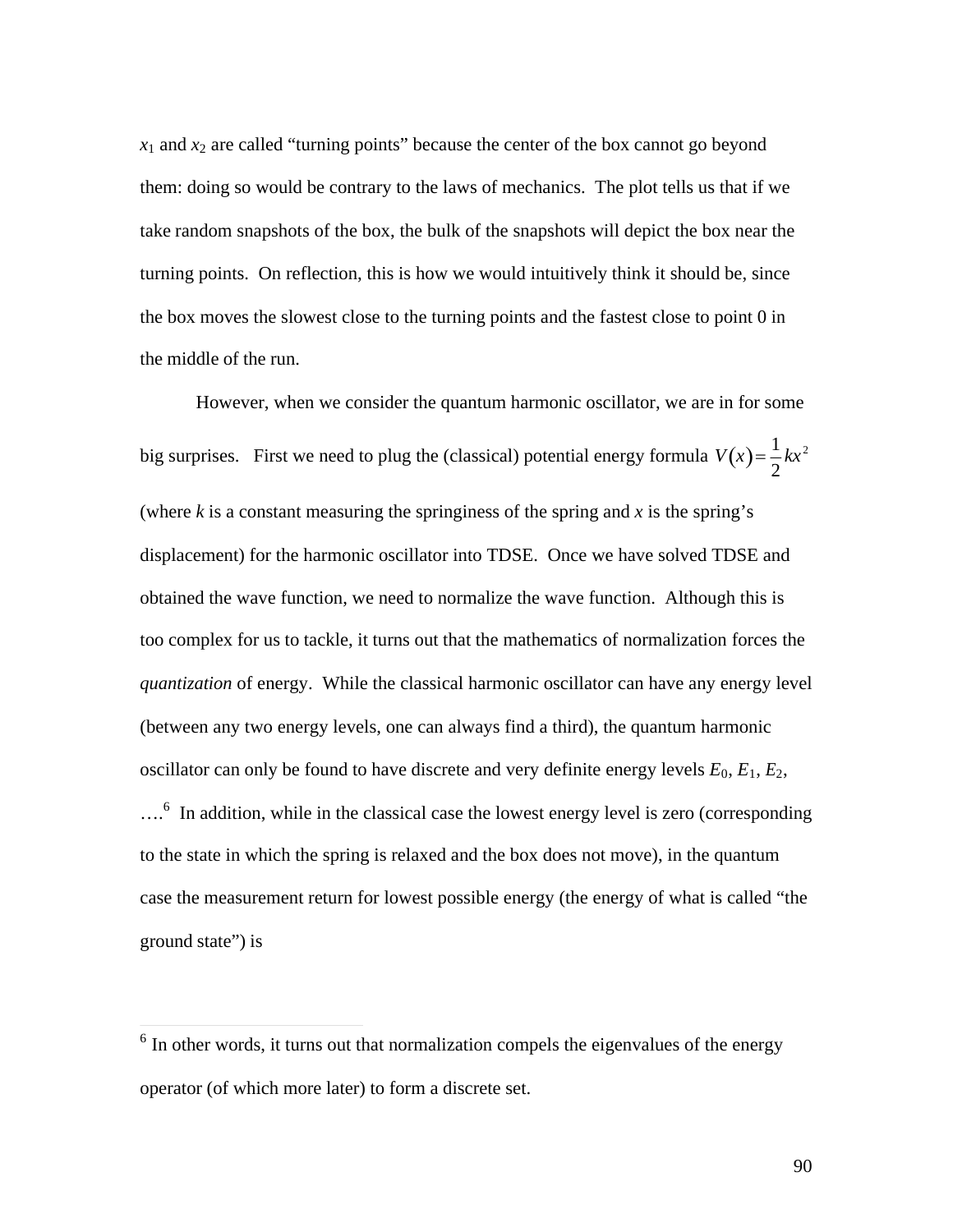$$
E_0 = \frac{1}{2}\hbar\omega\,,\tag{4.3.1}
$$

a quantity greater than zero, albeit a very small one.<sup>7</sup> The measurement returns of all the other possible energy levels (the energies of the excited states) are multiples of *E*<sup>0</sup> according to the formula

$$
E_n = (1 + 2n)E_0.
$$
\n(4.3.2)

When it comes to position measurements, things are as strange, as we can gather from figure 7, which provides the plots of the probability densities for the first four energy levels. (The intersection points between each probability density and the parabola at an energy level are the classical turning points for that energy level).





 $\overline{a}$ 

cube. In other words, the stronger the force exercised by the spring, the larger  $\omega^2$  is, and the larger the mass of the cube, the smaller  $\omega^2$  is.

 $\sigma^2 = \frac{k}{k}$ , where *m* , where *k* is a measure of the springiness of the spring, and *m* is the mass of the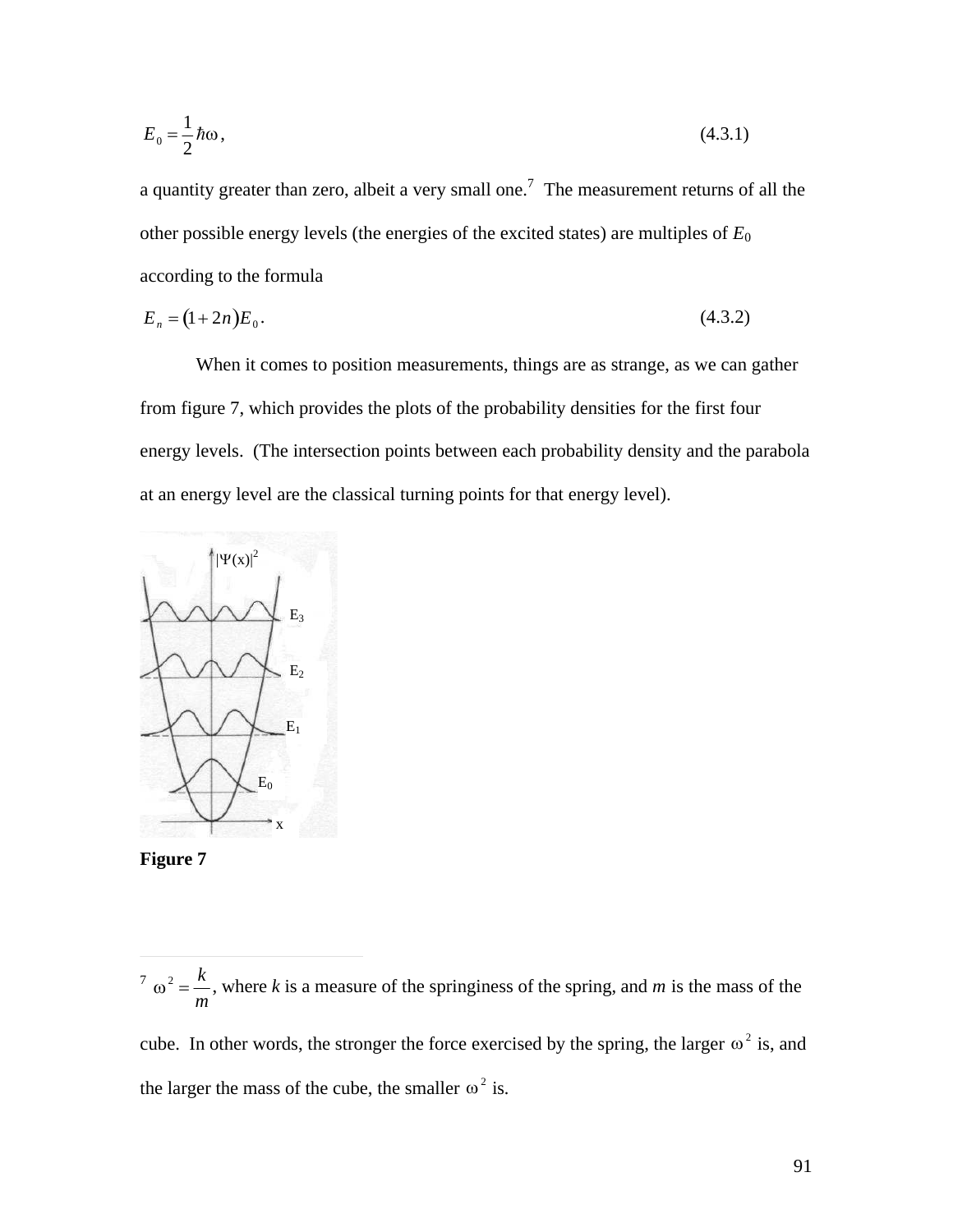In an excited state  $E_n$ , there are *n* positions in the space between the turning points where the particle will never be found. In particular, in all odd states such as  $E_1$  or  $E_3$  the probability of finding the particle exactly in-between the turning points is zero. In addition, the probability of finding the particle outside the classically permitted range (beyond the turning points) is not zero, a phenomenon called "tunneling". In fact, it turns out that the lower the energy, the greater the probability that the particle will tunnel: at the ground level, the probability of tunneling is slightly above 15%.

#### **4.4. Hilbert Spaces**

There is a relation between the wave function and the state vectors we considered in the previous chapter, for it turns out that the wave function *is* a state vector. The basic idea is to construct a type of inner product vector space, called a "Hilbert space", with particular functions as its elements by showing that they are really vectors. As one might expect, the functions in question turn out to be normalizable. They satisfy the vector requirements set out in the last chapter. The sum of two normalizable functions is also normalizable; addition on them is commutative and associative; multiplying a normalizable function by a scalar gives another normalizable function; there is a null function,  $f(x) = 0$ ; each function  $f(x)$  has a function  $-f(x)$  such that  $f(x) + [-f(x)] = 0$ ; the inner product of two normalizable functions is defined as  $f | g \rangle = \int f(x)^* g(x) dx$ , for appropriate limits of integration. We shall not construct the standard Hilbert space  $L_2$  here because it involves some (for us) unnecessary mathematical niceties. Suffice it to say that the wave function  $\Psi(x,t)$ , once normalized, becomes a normalized vector in  $L_2$ .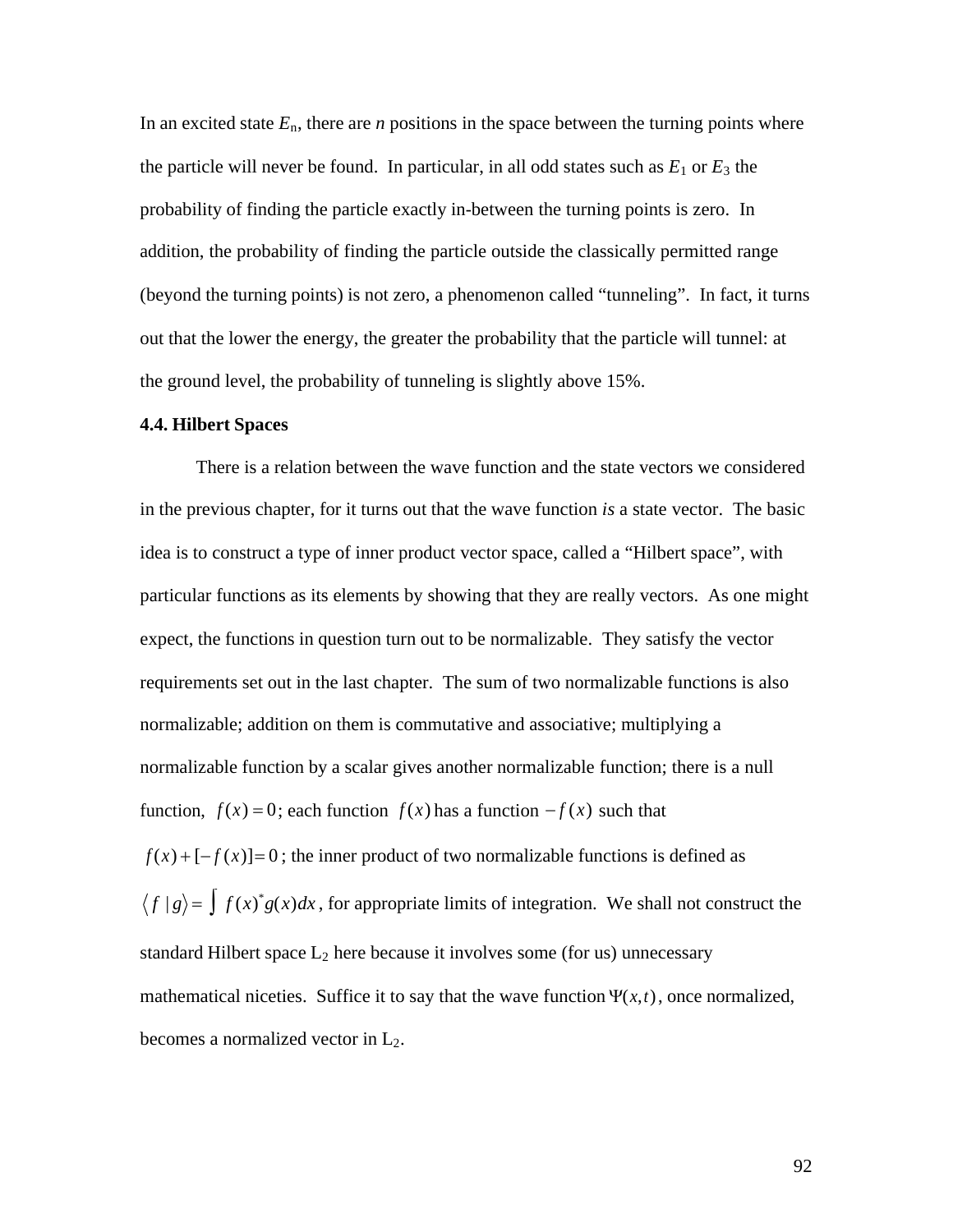In the last chapter, we saw that observables are represented by Hermitian operators, and this remains true in Hilbert space. For example, the position operator is  $\hat{x}$ , † orthogonal and form a complete set. Hence, they constitute an orthonormal basis and any and since it is Hermitian, its eigenfunctions (which can be treated as eigenvectors) are state function can always be expanded as a linear superposition of eigenfunctions of the position operator.<sup>8</sup> Other observables are expressed in position representation by operators; for example, momentum is represented by the operator  $-i\hbar \frac{\partial}{\partial x}$ .  $\partial x$ .

the ordinary 3-dimensional space of our experience. The reason is that the state space of We should note that state space does not have any intuitively satisfying relation to a particle moving about is infinitely dimensional. As the particle could occupy an infinity of positions and the position operator is Hermitian, there must be an infinite number of relevant eigenvectors all orthogonal to each other, which is possible only in an infinitely dimensional space. Hence, it is important not to confuse the 3-dimensional space we share with atoms and electrons with the state vector space, which is an abstract mathematical entity.

What we said about position applies to any other observable: every operator expressing an observable has its own representation of any other operator expressing an observable. So, for example, the same state function and the same operator representing an observable can be expressed in energy representation, in position representation, in momentum representation, and so on. All these representations are equivalent, in the

<sup>&</sup>lt;sup>8</sup> The eigenfunctions in question are Dirac delta-functions. Their treatment, including normalization, involves mathematical subtleties that need not concern us.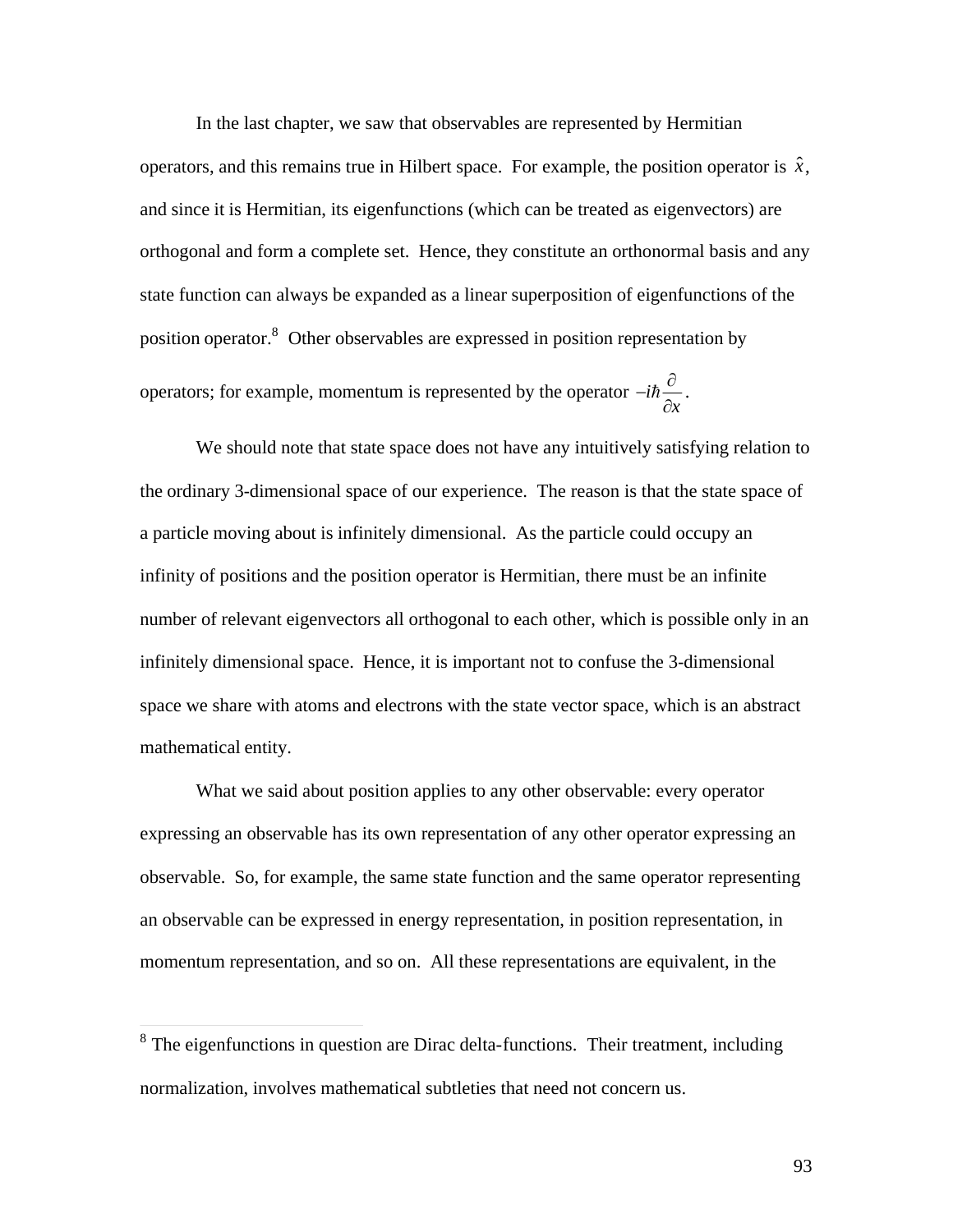sense that one does not contain any more information than the other: which representation one uses is a pure matter of convenience.<sup>9</sup>

Suppose now that at a given time a quantum state is expressed in position representation as  $\Psi(x)$  and in momentum representation as  $\phi(p)$ . Mathematically, † †  $\Psi(x,0)$  and  $\phi(p)$  enjoy as special relationship: they are Fourier transforms of each other. mathematical consequence *not* dependent on the physics of quantum mechanics, namely While any detailed account of this fact is unneeded here, we may note that it has a purely that their widths cannot both simultaneously be made arbitrarily small. In short, if one of the two functions spikes, the other gets correspondingly flat. So, if we measure position on a particle, then the attendant collapse turns  $\Psi(x)$  into a Dirac delta function (Figure 9)  $\frac{1}{2}$ in exercise 4.3). Then, the plot of  $\phi(p)$  will be a horizontal line, and therefore so will be the momentum probability density  $\big|\phi(p)\big|^2$ , which entails that the momentum could take Uncertainty Principle, a special case of the Generalized Uncertainty Principle we shall any value at all with the same probability. This is (a version of) the famous Heisenberg prove later.

#### **4.5 Two More Principles**

 $\overline{a}$ 

We can now add two more items to our list of principles of quantum mechanics, to wit:

<sup>&</sup>lt;sup>9</sup> One may think of the state function as a proposition that can be fully expressed in different languages, where a language is a representation space. The proposition "It rains" can be expressed in English, in German ("Es regnet"), in Italian ("Piove"), and so on.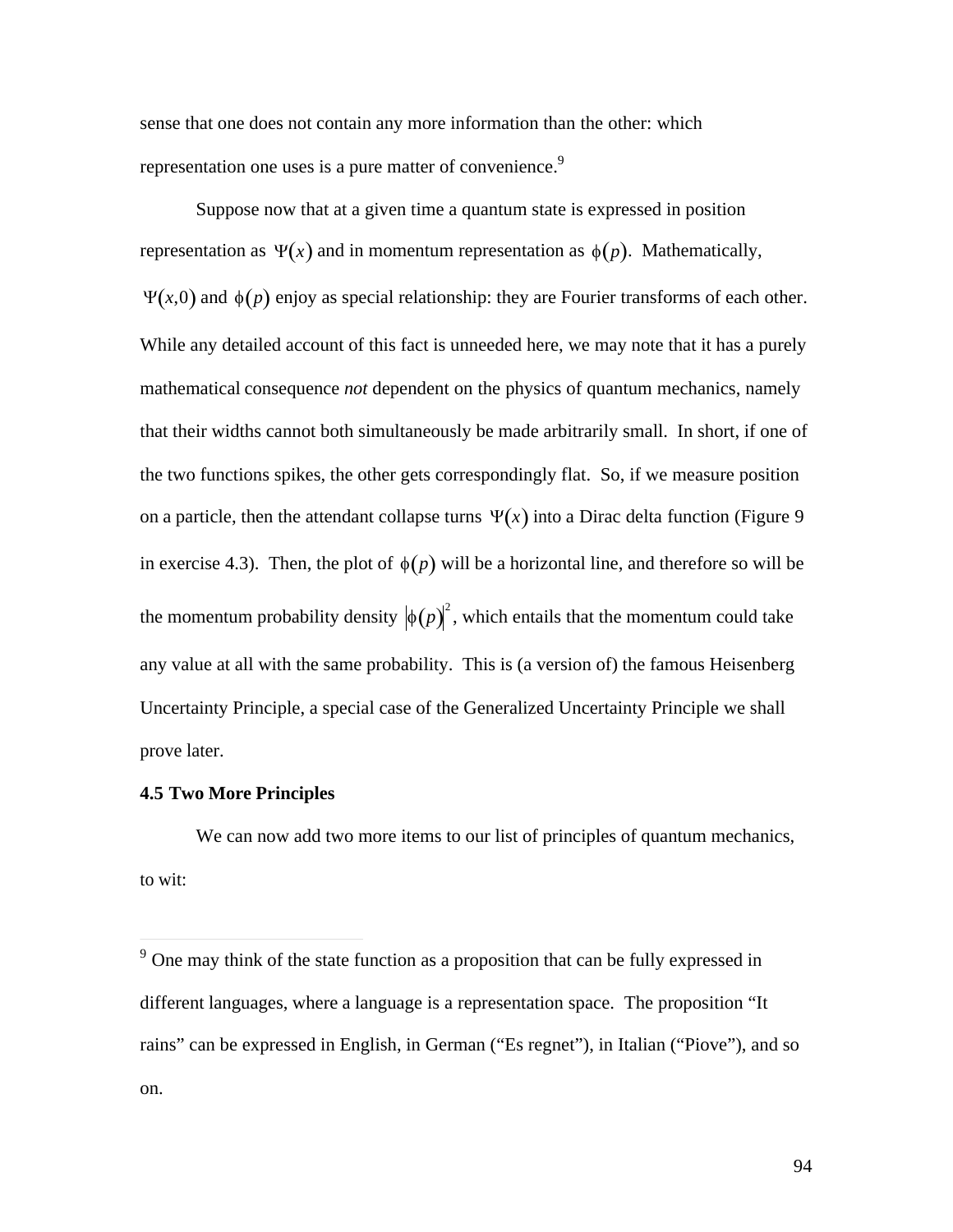- 5 (Commuting) quantum mechanical Hermitian operators bear to each other the same functional relationships obtaining among the classical observables they represent.
- 6 The time evolution of a quantum system is given by TDSE.

Let us comment on them. Principle (5) is best clarified by an example. In classical mechanics, the kinetic energy is

$$
T = \frac{1}{2}mv^2 = \frac{1}{2}m\frac{p^2}{m^2} = \frac{p^2}{2m},
$$
\n(4.5.1)

where  $p = mv$  is the momentum. Principle (5) tells us that the same functional relation momentum operator (in position representation) for  $p$ , we get exists among the appropriate quantum mechanical operators. Hence, by substituting the

$$
\hat{T} = \left(\frac{1}{2m}\frac{\hbar^2}{i^2}\frac{\partial^2}{\partial x^2}\right) = \left(\frac{-\hbar^2}{2m}\frac{\partial^2}{\partial x^2}\right).
$$
\n(4.5.2)

Similarly, the total mechanical energy is the sum of kinetic and potential energy. In quantum mechanics, the total energy of a system is represented by the energy operator  $\hat{H}$ , called "The Hamiltonian". Hence, principle (5) tells us that in position representation,

$$
\hat{H} = \left(\frac{-\hbar^2}{2m}\frac{\partial^2}{\partial x^2}\right) + V(x).^{10}
$$
\n(4.5.3)

Principle (6) tells us that the state vector representing a system changes in time according to the Schrödinger equation. TDSE has three important properties. First, it is

 $\overline{a}$  $10$  The Hamiltonian in very important in quantum mechanics; for one thing, we can now write TDSE as  $i\hbar \frac{\partial \Psi}{\partial t} = \hat{H}\Psi$ , which makes clear that the temporal evolution of the wave

function is driven by the Hamiltonian.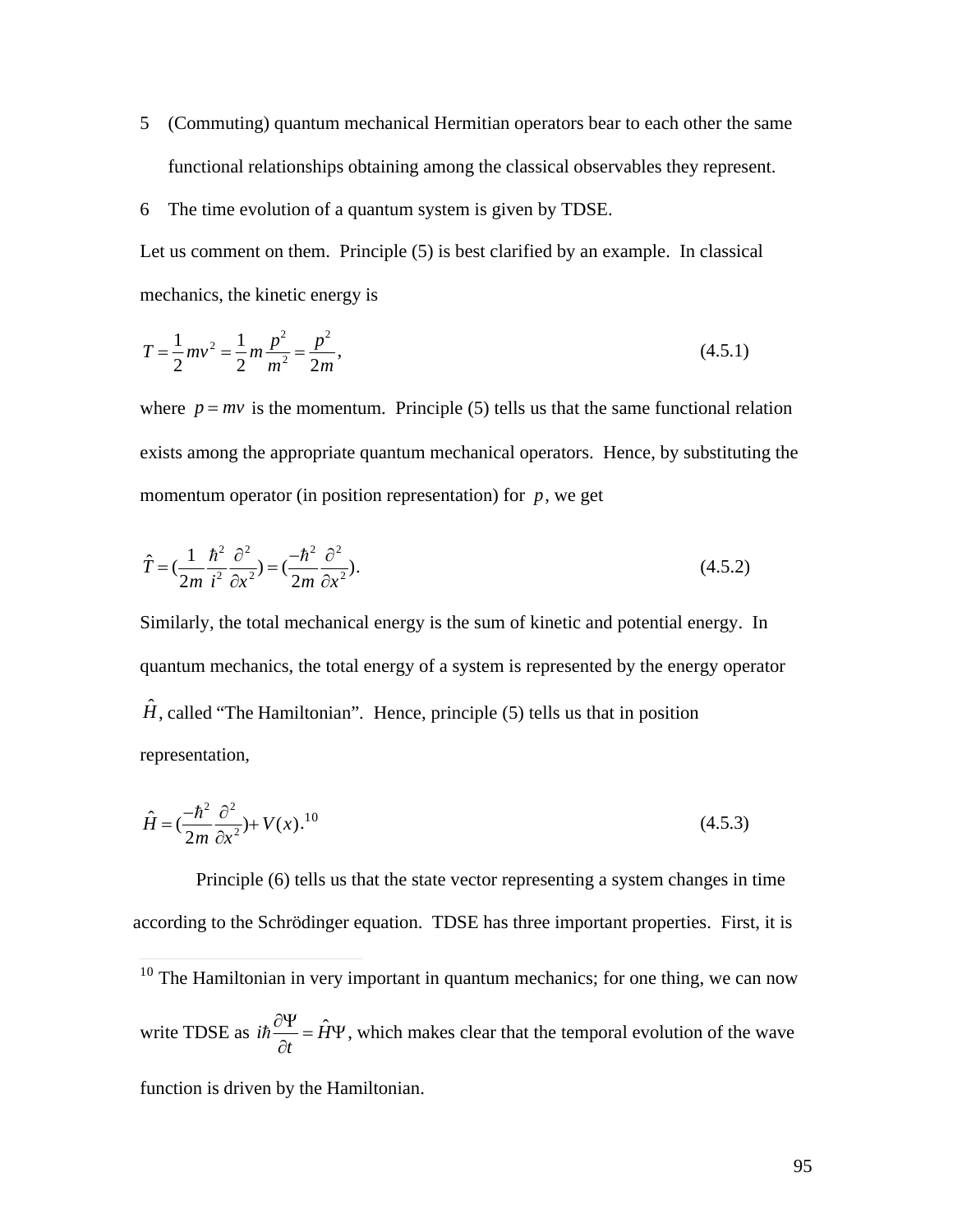linear. Consequently, if in the temporal interval  $t_1 - t_2$  the state vector  $|\Psi\rangle$  evolves into  $\Psi'$  and the state vector  $|\Xi\rangle$  into  $|\Xi'\rangle'$ , then in the same time interval the state vector  $\alpha|\Psi\rangle + \beta|\Xi\rangle$  evolves into  $\alpha|\Psi\rangle' + \beta|\Xi\rangle'$ . Second, TDSE is first order with respect to time zero, TDSE totally determines the state vector for all future times. Third, TDSE preserves (the time derivative is first order). Hence, given the appropriate initial condition at time normalization: if a state vector is normalized at time zero, it stays normalized as it changes in time. In other words, in vector space the state vector changes its direction but not its length. We now consider a special type of operator that rotates vectors without altering their lengths and does the same job as TDSE.

### **4.6 The Evolution Operator**

In quantum mechanics, TDSE does two things: it provides us with the wave function  $\Psi(x,t)$  and it tells us how  $\Psi(x,t)$  evolves over time. Extracting the wave function from TDSE (that is, solving TDSE) is often mathematically very difficult and for us unnecessary. By contrast, understanding TDSE's second function is relatively easy. We may think of TDSE as a device in vector space that linearly transforms  $|\Psi(t_0)\rangle$ , operator  $U(t, t_0)$ , the evolution operator, that does exactly the same thing, so that the state vector at time zero, into  $|\Psi(t_n)\rangle$ , the state vector at a later time. There is a linear  $U(t,t_0) \Psi(t_0) \rangle = |\Psi(t) \rangle^{11}$  $(4.6.1)$ 

Note that since  $U(t,t_0)$  is linear,

 $\overline{a}$ 

 $\mathcal{L}$ <sup>11</sup> It may be worth noting that if the system is conservative ( $H$  is time independent), then  $U(t,t_0) = e^{-\hbar}$  .  $-iH \cdot (t - t_0)$  $\hbar$  .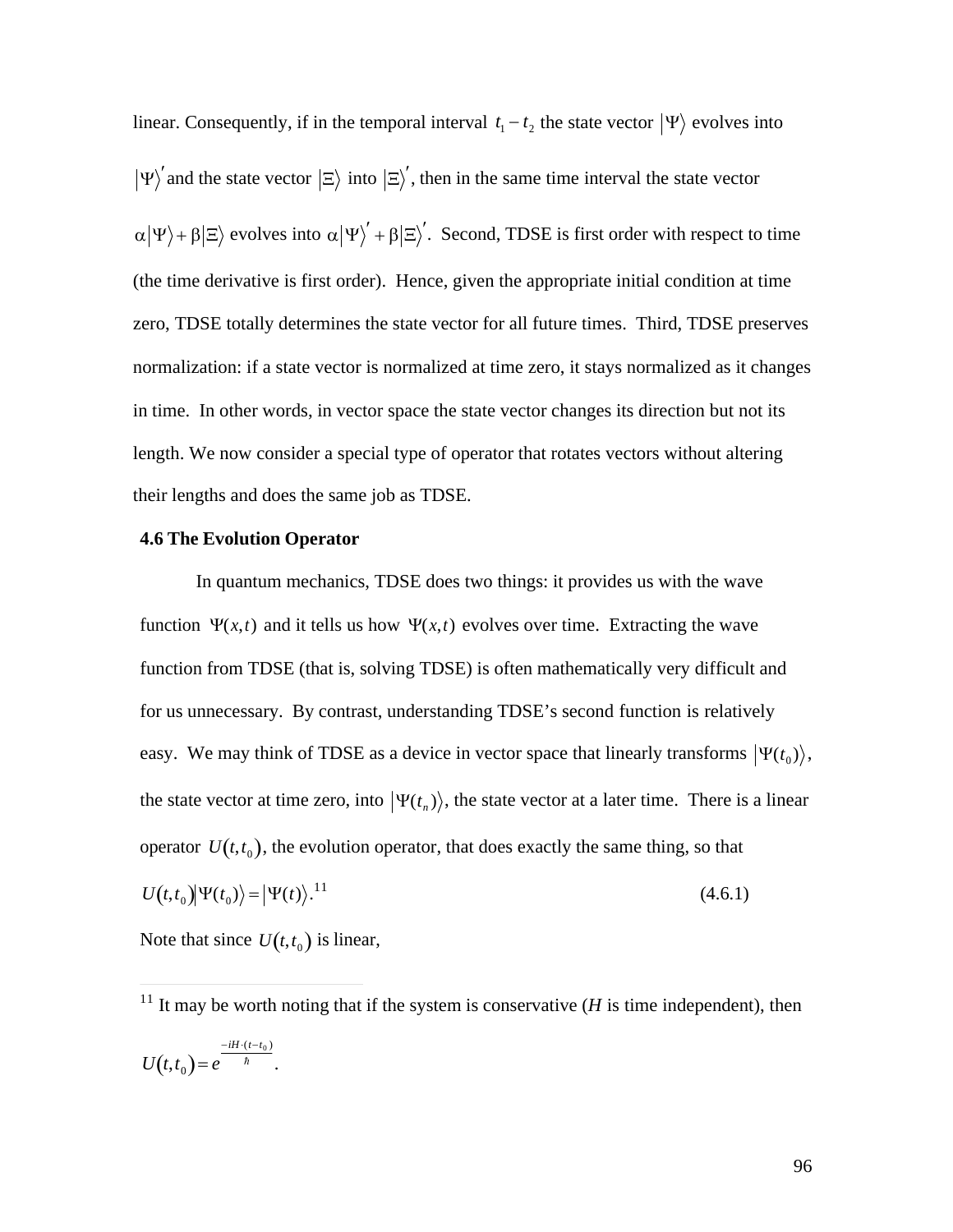$$
U(t,t_0)[c_1|\Psi_1(t_0)\rangle + c_2|\Psi_2(t_0)\rangle] = c_1U(t,t_0)|\Psi_1(t_0)\rangle + c_2U(t,t_0)|\Psi_2(t_0)\rangle.
$$
 (4.6.2)

Linearity, embodied in (4.6.2), is a very important property of the evolution operator, that is, of how quantum systems evolve in time. We have already talked about it in the previous section, but its importance is such that we consider it again here. Suppose that at time  $t_0$  a system is in state  $|\Psi(t_0)\rangle = c_1 |\psi_1(t_0)\rangle + c_2 |\psi_2(t_0)\rangle$  and that at time *t* it has  $\frac{1}{2}$   $\frac{1}{2}$   $\frac{1}{2}$   $\frac{1}{2}$   $\frac{1}{2}$   $\frac{1}{2}$   $\frac{1}{2}$   $\frac{1}{2}$   $\frac{1}{2}$   $\frac{1}{2}$   $\frac{1}{2}$   $\frac{1}{2}$   $\frac{1}{2}$   $\frac{1}{2}$   $\frac{1}{2}$   $\frac{1}{2}$   $\frac{1}{2}$   $\frac{1}{2}$   $\frac{1}{2}$   $\frac{1}{2}$   $\frac{1}{2}$   $\frac{1}{2}$  evolved into  $|\Psi(t)\rangle$ . Suppose also that had the system been in state  $|\psi_1(t_0)\rangle$ , at time *t* it  $\begin{pmatrix} 1 & 1 & 1 & 1 \\ 1 & 1 & 1 & 1 \end{pmatrix}$   $\begin{pmatrix} 1 & 1 & 1 \\ 1 & 1 & 1 \end{pmatrix}$ would have evolved into  $|\psi_1(t)\rangle$ , and had the system been in state  $|\psi_2(t_0)\rangle$ , at time *t* it would have evolved into  $|\psi_2(t)\rangle$ . Then, (4.6.2) tells us that  $|\Psi(t)\rangle = c_1|\psi_1(t)\rangle + c_2|\psi_2(t)\rangle$ .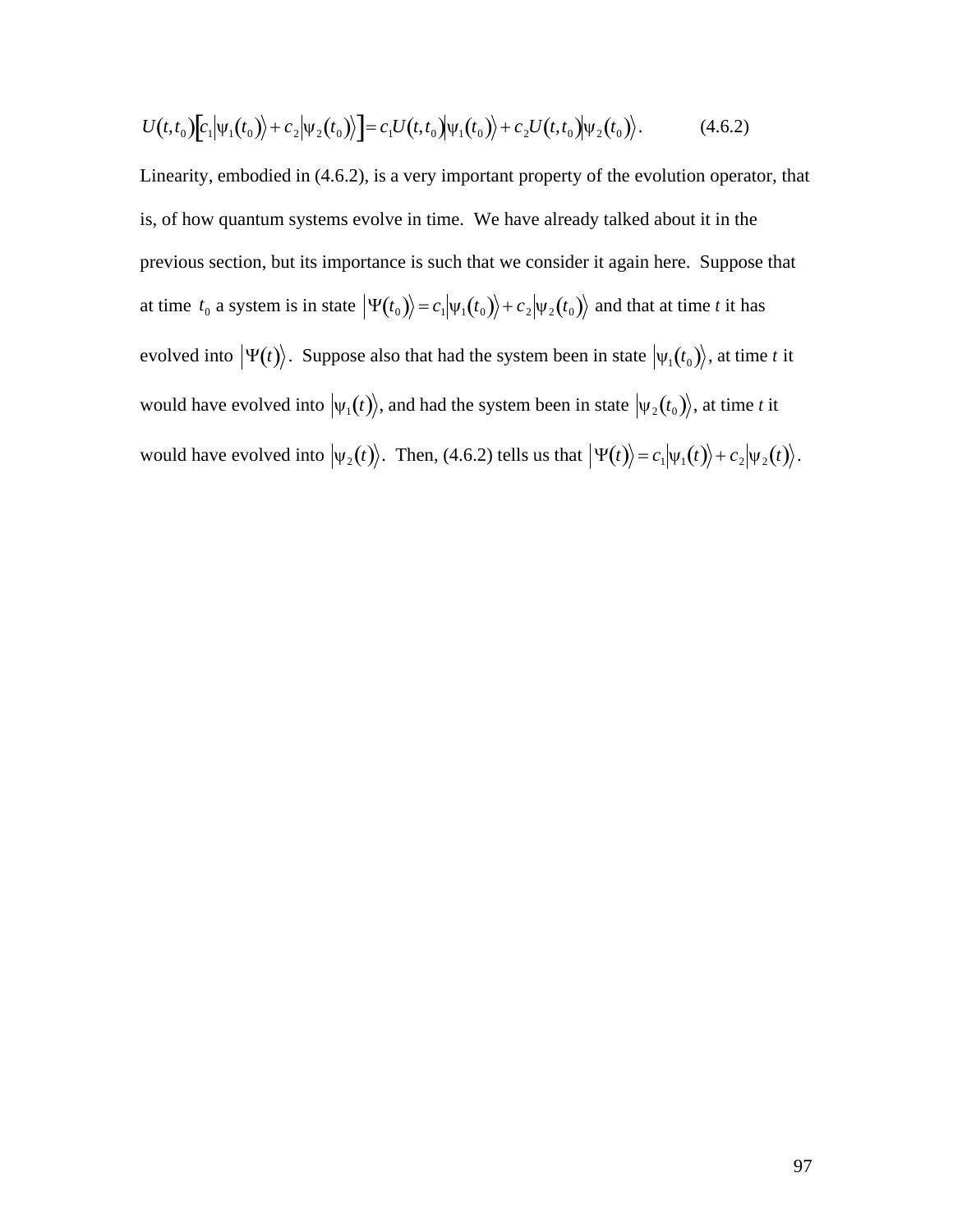# **Exercises**

# **Exercise 4.1**

Suppose that in the density example case discussed in section 4.1, we skipped

normalization and instead of (4.1.5) we ended up with  $P_{\delta} = \frac{1}{v} = x$ . Calculate Pr(1,2),

Pr(2,3) and explain why the result has to be wrong.

# **Exercise 4.2**

- 1. Consider two wave functions  $\Psi_1$  and  $\Psi_2$  that are the mirror image of each other with zero  $\Psi_1(x) = -\Psi_2(x)$ . Do they have the same physical meaning? the *x*-coordinate providing the axis of symmetry. In other words, suppose that at time
- factor"). Do  $\Psi$  and  $\Psi$  represent the very same physical state? [Hint:  $x^a x^b = x^{a+b}$ 2. Suppose that  $\Psi' = e^{i\delta} \Psi$ , with  $\delta$  a real number (the factor  $e^{i\delta}$  is called a "global phase  $\begin{array}{cc} 0 & 1 \end{array}$ and  $x^0 = 1$ ]

# **Exercise 4.3**

What must the plot of a Dirac delta-function look like? [Hint: Think about collapse and the fact that Dirac delta-functions are eigenfunctions of the position operator.]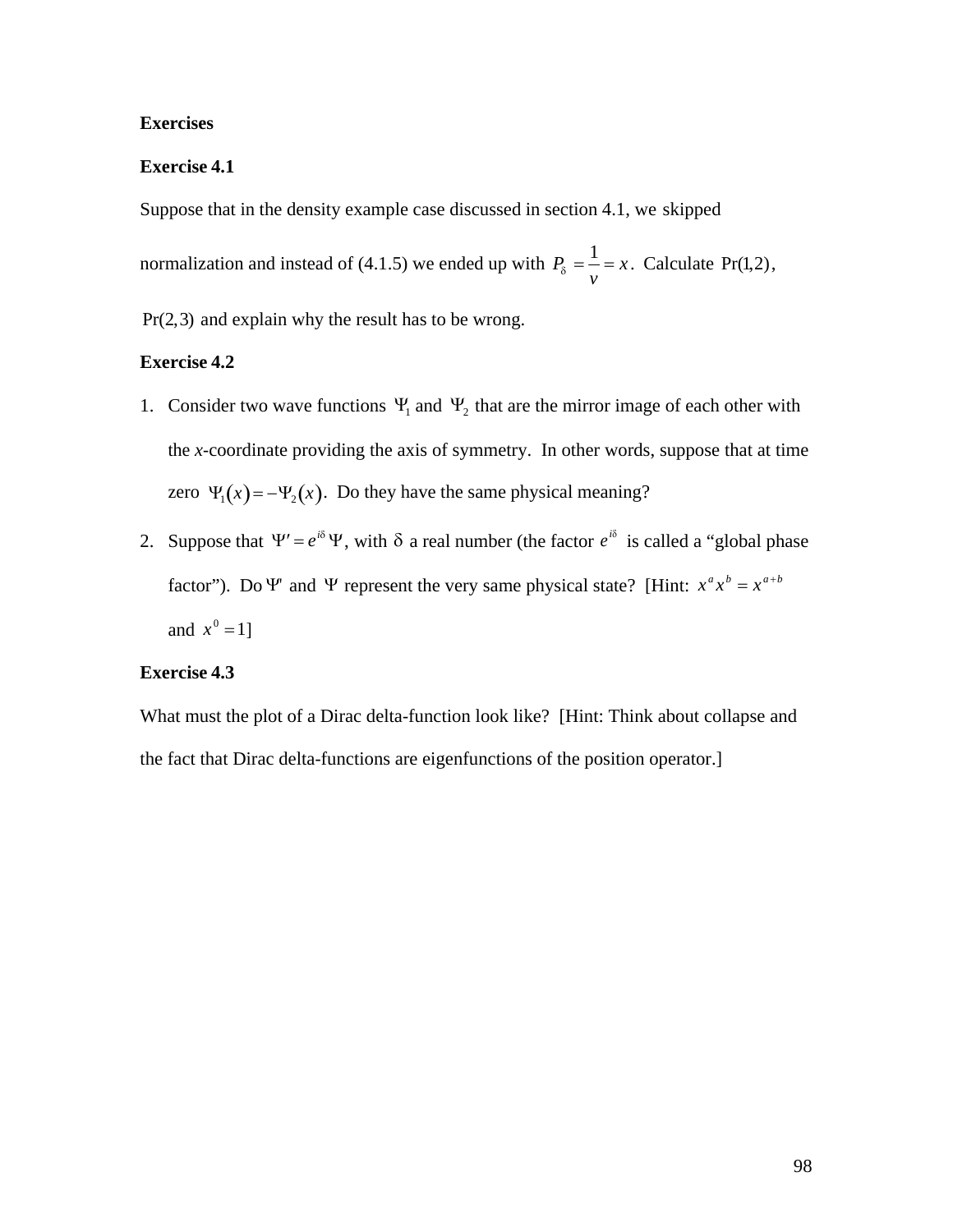### **Answers to the Exercises**

## **Exercise 4.1**

The plot of  $P_{\delta} = \frac{1}{v} = x$  is given in figure 8.  $3$  – – – 1 1 3 **x**  $\mathbf{P}_{\delta}$  $\mathcal{L}$ 2

**Figure 8**

Hence,  $Pr(1,2) = \frac{1}{2}(1+2) \cdot 1$  $\frac{1}{2}(1+2)\cdot 1 = \frac{3}{2}$  and Pr( 2<sup>2</sup> and  $Pr(2,3) = \frac{1}{2}(2+3) \cdot 1$  $\frac{1}{2}(2+3)\cdot 1 = \frac{5}{2}$ , which i 2 , which is impossible

again is to normalize the results by setting  $1 = C[\Pr(1,2) + \Pr(2,3)]$ , thus obtaining because a probability cannot be greater than 1. The only way to obtain probabilities correct probabilities of  $(4.1.7)$  and  $(4.1.8)$ .  $C = 1/4$ , and to multiply the pseudo-probabilities we obtained by *C*. The result are the

## **Exercise 4.2**

1. Since the only quantity with empirical relevance is the squared modulus of the wave function, and  $|\Psi(x)|^2 = |\Psi(x)|^2$ , the answer is "Yes."

2. 
$$
|e^{i\delta}\Psi|^2 = (e^{i\delta}\Psi)^*(e^{i\delta}\Psi) = (e^{-i\delta}\Psi)(e^{i\delta}\Psi) = e^{i\delta - i\delta}|\Psi|^2 = |\Psi|^2
$$
. Hence,  $\Psi$  and  $\Psi$  represent

the very same physical state.

# **Exercise 4.3**